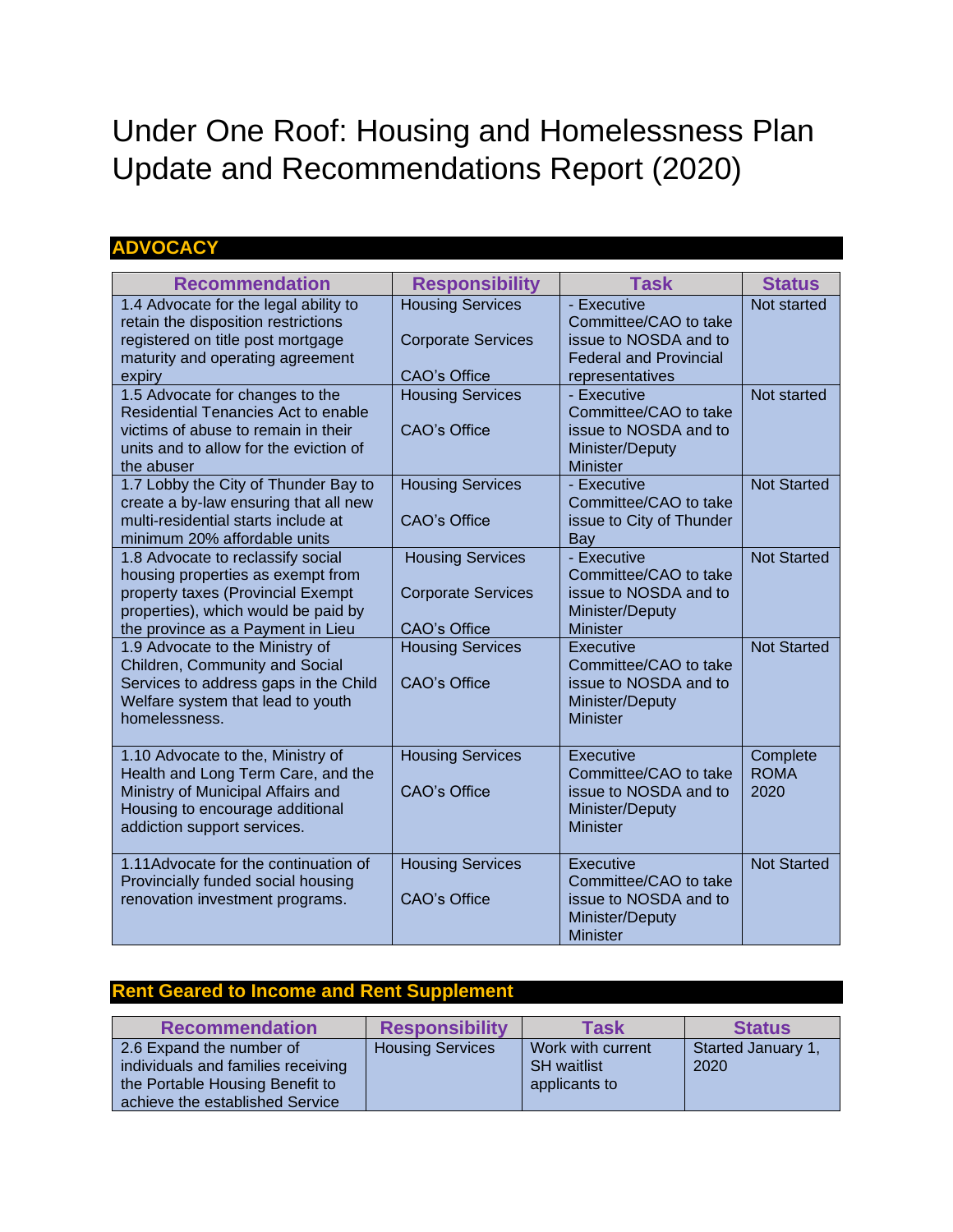| Level Standards for the District of<br>Thunder Bay.                                                                                                                    |                         | encourage Portable<br>housing benefits                                                                             |                            |
|------------------------------------------------------------------------------------------------------------------------------------------------------------------------|-------------------------|--------------------------------------------------------------------------------------------------------------------|----------------------------|
| 2.7 Expand the number of Private<br><b>Landlord Rent Supplement units</b><br>to achieve the established Service<br>Level Standards for the District of<br>Thunder Bay. | <b>Housing Services</b> | <b>Outreach to Private</b><br><b>Market Landlords to</b><br>contract units for<br>rent geared to<br>income housing | Started January 1,<br>2020 |

# **Improved Sustainability of the Existing Housing Stock**

| <b>Recommendation</b>                                                                                                                                                                                                                                                                                                                                                        | <b>Responsibility</b>                                | <b>Task</b>                                                                                                                         | <b>Status</b>                      |
|------------------------------------------------------------------------------------------------------------------------------------------------------------------------------------------------------------------------------------------------------------------------------------------------------------------------------------------------------------------------------|------------------------------------------------------|-------------------------------------------------------------------------------------------------------------------------------------|------------------------------------|
| 3.2 Revise language to suggest<br>that the TBDSSAB work with non-<br>profit providers to support local<br>bulk purchasing opportunities, ie<br>through the Lakehead Purchasing<br>Consortium (LPC), OECM,<br>Ministry of Government Services,<br>to achieve the desired outcome of<br>the most effective purchasing<br>processes and related cost<br>avoidance opportunities | <b>Housing Services</b><br><b>Corporate Services</b> | <b>TBD</b>                                                                                                                          | <b>Not Started</b>                 |
| 3.3 Work with the Housing<br>Services Corporation and housing<br>providers to develop preventative<br>maintenance plans to be<br>implemented by housing<br>providers and that preventative<br>maintenance plans be mandatory<br>for any provider requesting<br>additional capital or subsidies                                                                               | <b>Housing Services</b>                              | Complete a<br><b>TBDSSAB</b><br>policy/procedure.<br>Make this part of the<br><b>NFP Annual Review</b>                              | <b>Not Started</b>                 |
| 3.7 Work in partnership with Not<br>for Profit social housing providers<br>and the Housing Services<br>Corporation to ensure stable,<br>viable projects at the expiry of<br><b>Operating Agreements.</b>                                                                                                                                                                     | <b>Housing Services</b><br><b>Corporate Services</b> | Review projections<br>for the stability of<br>projects at the expiry<br>of mortgage<br>Discuss options with<br><b>NFP</b> providers | Started January 1,<br>2019         |
| 3.8 Utilize COCHI and OPHI<br>funding to address the capital<br>repair requirements of the Not for<br>Profit Housing Providers.                                                                                                                                                                                                                                              | <b>Housing Services</b>                              | <b>Assess applications</b><br>for capital repair<br>funding to<br>recommend most<br>viable applications                             | <b>Started September</b><br>1,2019 |
| 3.9 Explore opportunities for the<br>development of a Community<br>Land Trust in the District of<br>Thunder Bay.                                                                                                                                                                                                                                                             | <b>Housing Services</b>                              | <b>Research Land Trust</b>                                                                                                          | <b>Not Started</b>                 |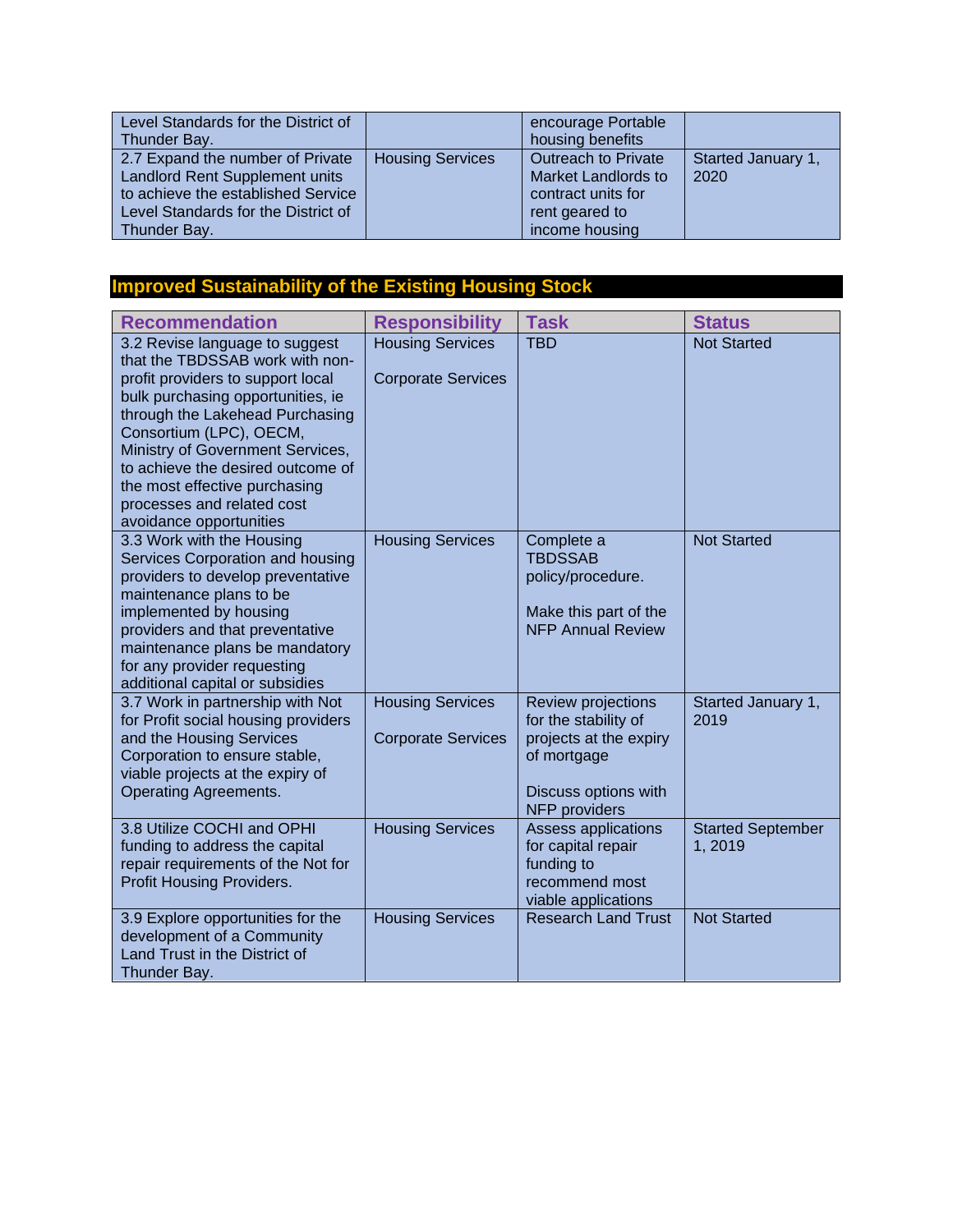# **Participate in Supportive Housing Solutions**

| <b>Recommendation</b>                                                                      | <b>Responsibility</b>   | <b>Task</b>                                | <b>Status</b>      |
|--------------------------------------------------------------------------------------------|-------------------------|--------------------------------------------|--------------------|
| 4.2 Work with the NWLHIN to<br>create an aging in place plan for                           | <b>Housing Services</b> | Meet with NWLHIN<br>to explore possibility | <b>Not Started</b> |
| residents living in social housing<br>funded by TBDSAB                                     | CAO's Office            | of a joint plan                            |                    |
| 4.6 Participate in the<br>development, implementation, and                                 | <b>Housing Services</b> | Continue efforts<br>toward CA system       | Started 2019       |
| operation of a Coordinated<br>Access System for the support<br>services of individuals and | CAO's Office            |                                            |                    |
| families that require housing with<br>supports.                                            |                         |                                            |                    |

## **Address Homelessness**

| <b>Recommendation</b>                                                                                                                                                                                                    | <b>Responsibility</b>                   | <b>Task</b>                                                           | <b>Status</b>                                                             |
|--------------------------------------------------------------------------------------------------------------------------------------------------------------------------------------------------------------------------|-----------------------------------------|-----------------------------------------------------------------------|---------------------------------------------------------------------------|
| 5.11 Continue to expand the High<br><b>Needs Homeless/Housing First</b><br>System                                                                                                                                        | <b>Housing Services</b>                 | Collaborate with<br><b>NWLHIN</b>                                     | <b>TBD</b>                                                                |
| 5.12 Explore funding opportunities to<br>expand the High Needs Homeless<br>and Home for Good systems to<br>assist a greater number of<br>individuals and families experiencing<br>homelessness.                          | <b>Housing Services</b>                 | Create business case<br>for submission to<br>MMAH to expand<br>system | March 1, 2020                                                             |
| 5.13 Explore opportunities to<br>establish research partnerships to<br>determine that causes of migratory<br>and transient homelessness in order<br>to inform the development of<br>adequate social policy intervention. | <b>Housing Services</b><br>CAO's Office | Work with partners to<br>establish a research<br>project              | <b>Started</b><br>September<br>$2019 -$ further<br>discussion<br>required |

### **Improved Client Services**

| <b>Recommendation</b>                                                                                                              | <b>Responsibility</b>   | <b>Task</b>                                                                                      | <b>Status</b>      |
|------------------------------------------------------------------------------------------------------------------------------------|-------------------------|--------------------------------------------------------------------------------------------------|--------------------|
| 6.3 Consider having TBDSSAB staff<br>perform RGI rent calculations for<br>housing providers under<br>administration by the TBDSSAB | <b>Housing Services</b> | Research the time it<br>would take staff<br>Discuss this option<br>with NFP housing<br>providers | <b>Not Started</b> |
| 6.6 Explore options for the<br>expansion of the TBDSSAB Tenant<br><b>Support Coordinator team</b>                                  | <b>Housing Services</b> | Secure funding for<br>the addition of Tenant<br><b>Support Coordinator</b><br>positions          | <b>Not Started</b> |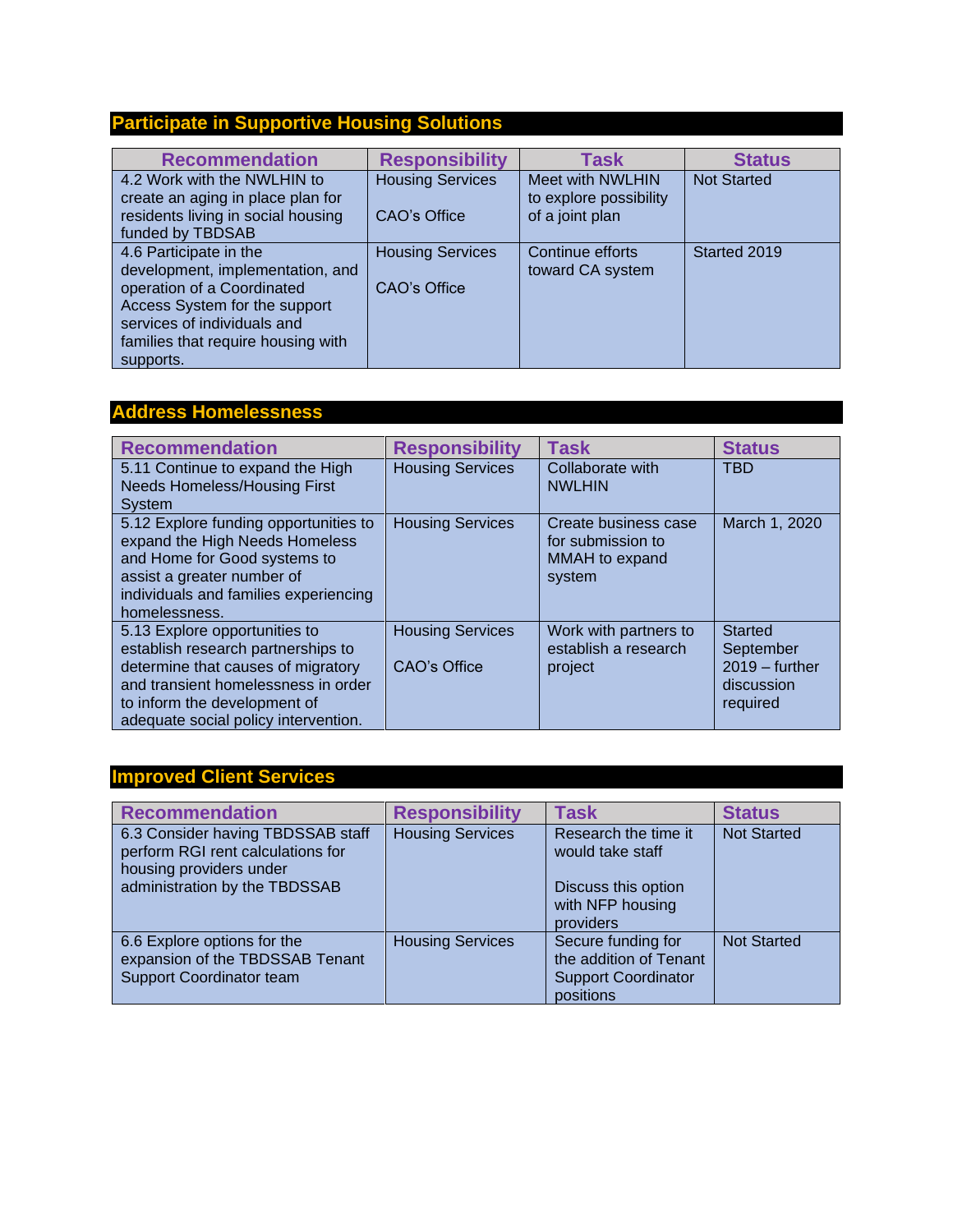# Completed/Ongoing Recommendations

### **ADVOCACY**

1.1 Advocate for an increased share of new and flexible capital funding based on an allocation model that considers northern factors.

1.2 Advocate for the development of a national housing strategy that provides sustained funding for existing and future housing initiatives.

1.3 Advocate for parity in rent scales with the private sector, and request an increase to the minimum rent.

1.6 Advocate for increased social assistance shelter rates.

### **Rent Geared to Income and Rent Supplement**

2.1 Work with private landlords to promote the benefits of the rent supplement program.

2.2 Provide direct RGI to individuals and families in private rental buildings who are unable to afford the market cost of the current residence.

2.3 Enforce the RGI to market rent ratio in the not for profit portfolio.

2.4 Attach rent supplements to new housing initiatives such as those funded under the Investment in Affordable Housing (IAH).

2.5 Develop a multi-year plan including funding requirements for the Private Market Rent Supplement program, Portable Housing Benefit and RGI housing in order to reach Service Level Standards.

### **Improved Sustainability of the Existing Housing Stock**

3.1 Facilitate discussions with non-profit housing providers to determine their interest in amalgamating or transferring assets to other providers in the same general vicinity.

3.4 Obtain a waiver from the Province and CMHC for each project reaching mortgage maturity, indicating the project is no longer subject to the Housing Services Act and the Canada-Ontario Social Housing Agreement and all obligations of the TBDSSAB have ceased, in particular, the liability for default on any future loans.

3.5 Consider energy efficiency and conservation in all maintenance and retrofitting in TBDHC units. Also consider the use of environmentally friendly building materials.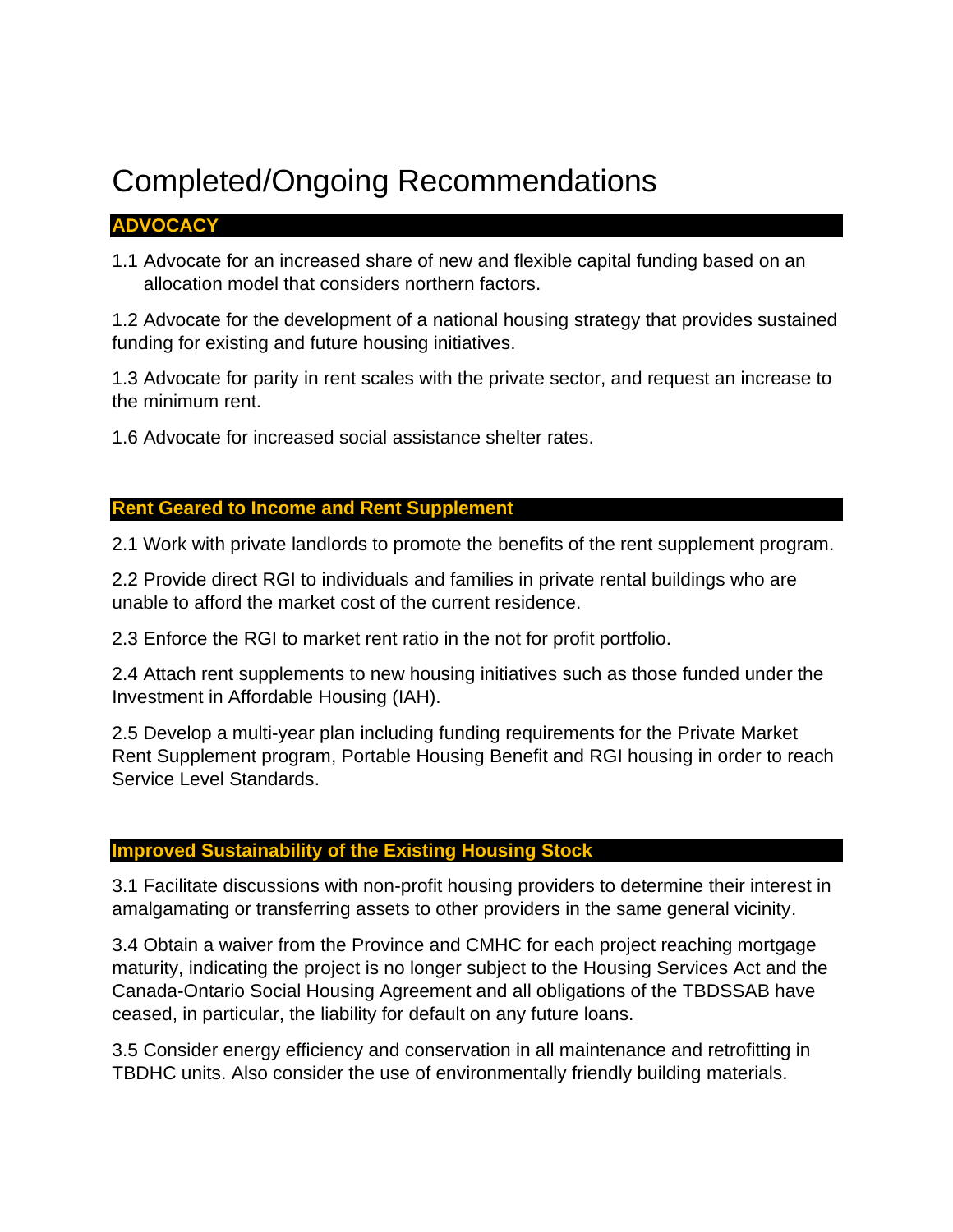3.6 Work with Housing Services Corporation and Not For Profit Housing to develop End of Operating strategy for Social Housing within the District of Thunder Bay

**Participate in Supportive Housing Solutions**

4.1 Work with partners responsible for providing support services to ensure the support needs of tenants are addressed.

4.3 Work to co-locate CCAC client system navigators and/or arrange on-site visits.

4.4 Ensure that any newly built or renovated housing is barrier free and accessible in compliance with the Accessibility for Ontarians with Disabilities Act.

4.5 Maintain partnership with the NHLHIN and co-develop a Housing with Supports and Homelessness Needs Assessment

#### **Address Homelessness**

5.1 Conduct a street needs assessment to determine the number of homeless people and the services required to keep the homeless sheltered and safe.

5.2 Evaluate the Homelessness Prevention Programs to ensure that these programs are reducing the incidences of homelessness.

5.3 Continue to fund and administer a homelessness prevention program to replace the cancelled CSUMB.

5.4 Create an Eviction Prevention Policy for TBDHC properties.

5.7 Work with youth outreach programs and ensure that youth are aware of TBDSSAB services.

5.8 Conduct a homelessness count for the District of Thunder Bay.

5.10 Explore the expansion of the Transitional Outreach and Support position to conduct SPDAT assessment for ODSP recipients and non-social assistance recipients.

#### **Improved Client Services**

6.1 Assist individuals who lack identification to access housing.

6.2 Develop a new tenant handbook that explains tenant rights and obligations, how to maintain housing, and other useful information.

6.4 Develop partnerships with community organizations, including First Nations organizations, to establish satellite services at TBDSSAB housing projects.